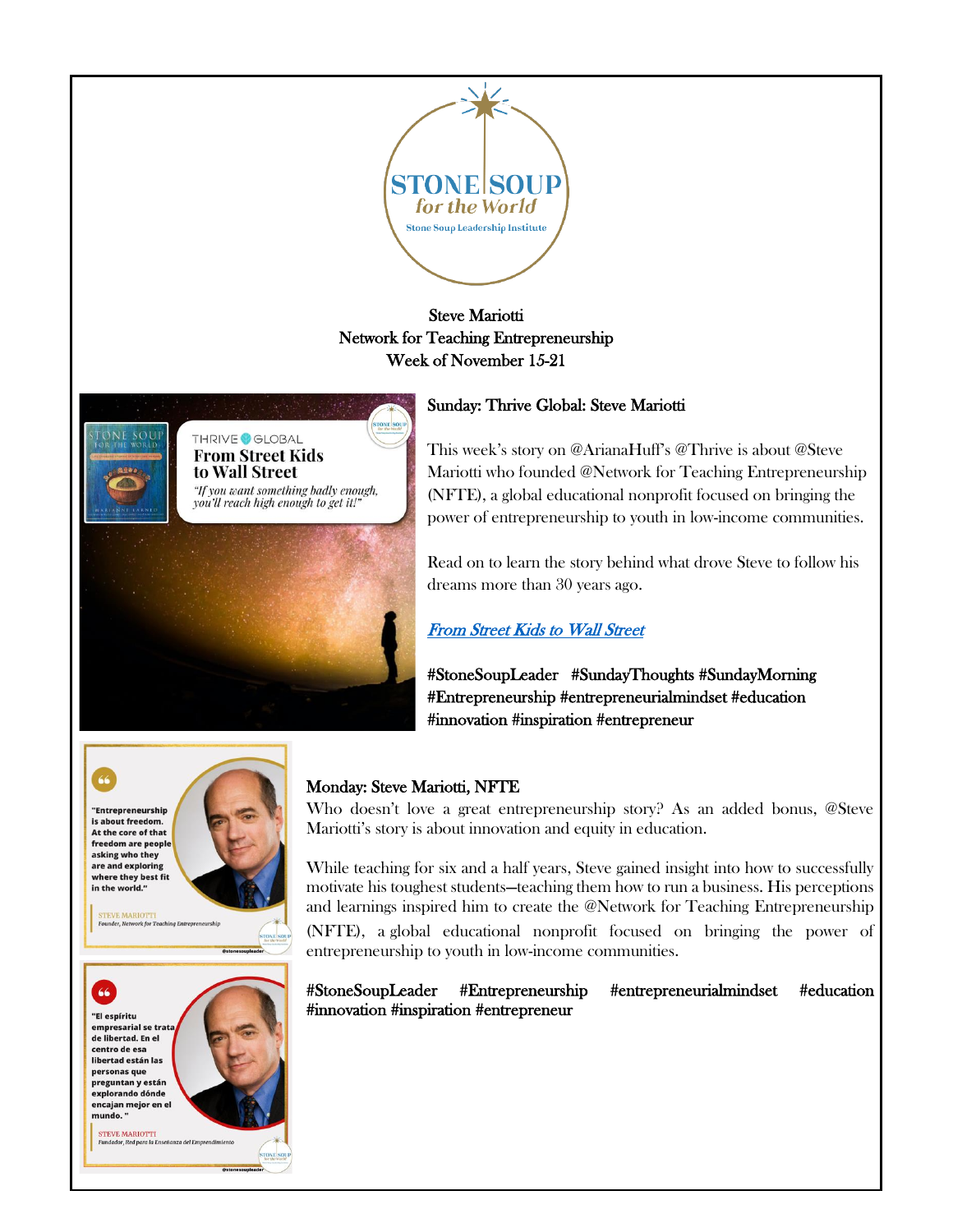

#### Tuesday: Hero Report: Steve Mariotti

Everyday heroes can emerge in the darkest of times. For Steve Mariotti, a mugging by a gang of misguided kids drove him to action.

[Watch this one and a half minute video](https://youtu.be/ADVp5pxINT4) to hear Steve's story and how his organization Network for Teaching Entrepreneurship (NFTE) teaches young people to channel their creativity, drive, and energy to launch and grow a business.

#StoneSoupLeader #Entrepreneurship #entrepreneurialmindset #education #innovation #inspiration #entrepreneur



## Wednesday: Book: Steve Mariotti

oy is ti

Steve Mariotti's award winning memoir, Goodbye Homeboy powerfully illustrates that a spark of hope really can empower us to overcome life's greatest hardships. We have immense respect for Steve whose organization Network for Teaching Entrepreneurship (NFTE) has helped to empower more than a million youth to dream big.

#StoneSoupLeader #Entrepreneurship #entrepreneurialmindset #education #innovation #inspiration #entrepreneur



#### Wednesday: Amazon Review: Pan Y Vino Para El Camino

This week, we feature a book review for *Pan y Vino Para el* Camino, our Spanish-language edition of Stone Soup for the World which offers inspirational stories of real people making a difference.

#### #StoneSoupLeader #Amazon #BookReview #education #innovation #inspiration